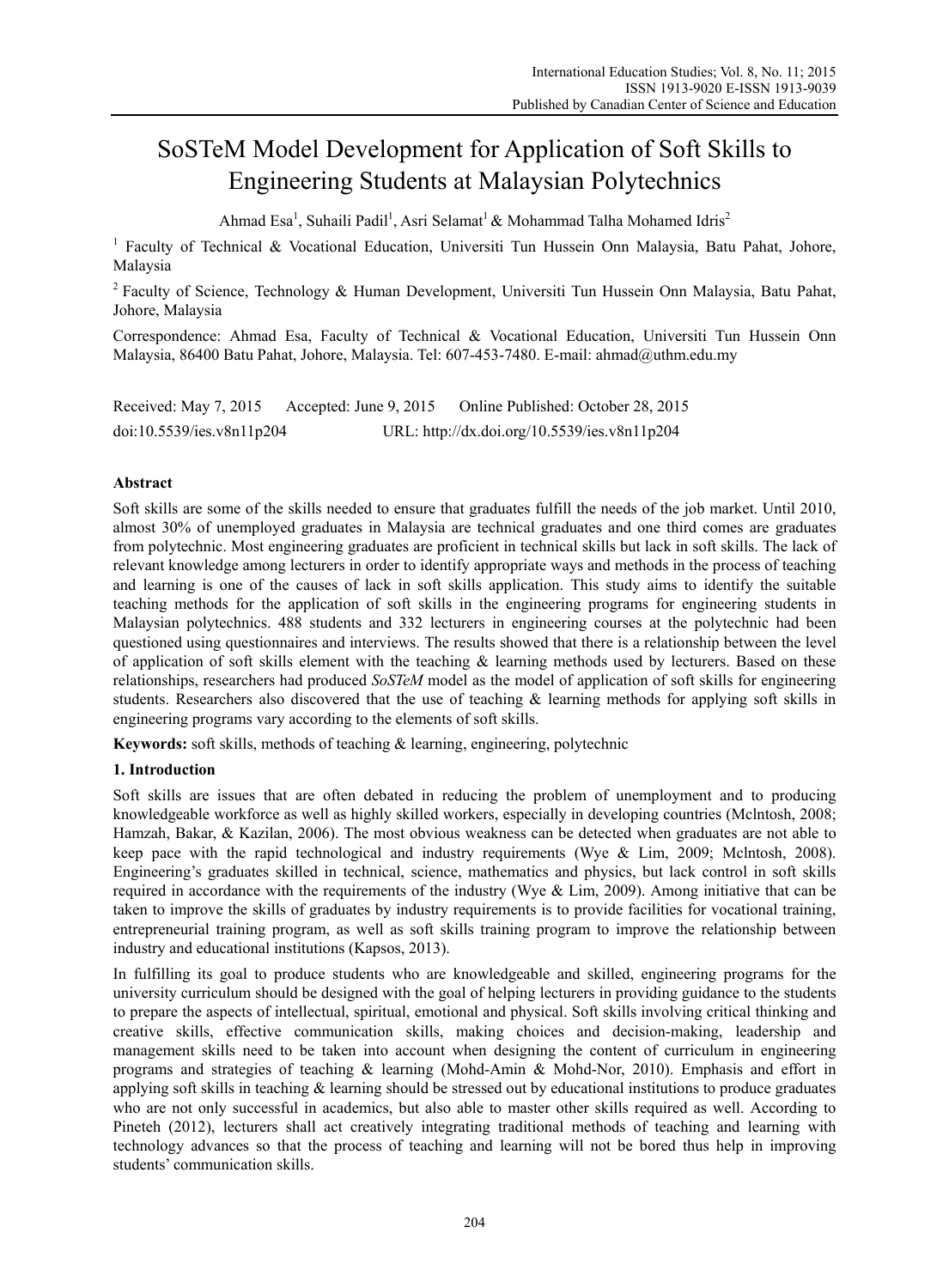The use of methods that are appropriate in teaching  $\&$  learning not only help the teaching  $\&$  learning process, but also contribute in improving soft skills among students. According to the Ministry of Higher Education (2006), the development of soft skills requires skill in using a variety of methods in particular student-centered learning approach. It is also supported by Mohd-Amin and Mohd-Nor (2010) and Morris (2009) which stated that lecturers should be more creative in devising strategies in teaching & learning so that soft skills applied to the students be more organized and appropriate. A quality of curriculum and lecturers influence the level of student skills and traits in terms of listening, responding, questioning and formulating (Morris, 2009). Therefore lecturer plays a very important role in implementing all the soft skills that are appropriate to the courses taught.

## **2. Teaching & Learning Methods for Soft Skills**

The infusion of soft skills in the curriculum of engineering program coincides with the third and fourth core of the transformation polytechnic roadmap to empower citizens with knowledge and skills as well as build a reputable image and excellent work culture (Department of Polytechnic, 2011). Che-Ani, Tawil, Johar, Ismail, and Abd-Razak (2014) and Koprowska (2006) stated that public and private institutions should work and cooperate to achieve national development goals which include the knowledge and skills to meet the demands of the skills that have reached into global levels.

Lecturers are individuals who are instrumental in implementing elements of soft skills among students at university. Curtis (2004) suggested that lecturers play important roles in diversifying teaching & learning methods to be more open-minded when applying soft skills in technical and vocational courses. It is supported by Mok (2004), which stated the effectiveness application of soft skills in the process of teaching and learning depended on the lecturers' mastery in integrating soft skills with other skills such as thinking skills, learning skills, skills in evaluating and assessing teaching process. Centers for Excellence in Teaching and Learning Module (CETLs) have been used in the United Kingdom to encourage students to learn through experience and collaborative relationships with lecturers in improving soft skills to students (Neary & Winn, 2009). Redoli, Sompo, Mata, and Doctor (2011) in their study suggested the use of Delphi Learning Package (DLP) tool as an approach model in applying the soft skills among engineering students during the teaching & learning process.

In Malaysia, soft skills are emphasized by the Ministry of Higher Education Malaysia (MOHE) since 2006 through 'Soft Skills Development Module for Malaysia Higher Education Institutions' to guide higher education institutions in designing programs to improve soft skills. According to Ahmad-Anuar and Esa (2010) in a study on the application of soft skills in Pusat Giat Mara (PGM), soft skills can be learned and developed in the individual through the application methods in technical and vocational education institutions. The study found that the application of soft skills can be channeled through workshops and classes with regard to the five elements of soft skills including communication skills, leadership skills, decision making skills, problem solving skills and teamwork skills. This is consistent with studies by Knight and Elliot (2008) which stated that lecturers becomes a catalyst in encouraging students to engage in the activities carried out in class or workshop.

Diversity of teaching methods in the teaching process can assist in improving the master of soft skills among students and lecturers (see Appendix A). There are varieties of methods and approaches that can be used in applying the elements of soft skills in the process of teaching and learning in engineering programs at the university (Pineteh, 2012; Ormrod, 2006; Eggen & Kauchak, 2001). Lecturers need to try and act creatively to translate elements of soft skills in lesson plan to enhance students' understanding through the process of teaching and learning without focusing too much on the school curriculum designed (Pineteh, 2012; Alexander, 2008; Zainal-Abidin, 2004; Hashim, Yaakub, & Ahmad , 2003).

However, there is confusion and insufficient information among lecturers in identifying appropriate ways and means to implement the elements of soft skills in the process of teaching and learning which hindered for the lack of soft skills applied to elements in the curriculum program in universities. This is explained by Abu, Kamsah, and Razzaly (2008) which stated that the problems faced by lecturers in applying soft skills in the process of teaching and learning is due to lack of knowledge and skills to adapt and assess soft skills in the teaching & learning process, time constraints and lack of materials and reference documents that can help them carry out teaching & learning activities. Buntat, Saud, and Hussain (2008) noted some of the problems in the application of soft skills in the teaching  $\&$  learning were the lack of tools and equipment for practical work that prevented teachers from applying teamwork skills in the workshop. It is also supported by Zepke and Leach (2010) in their study which stated that lecturers and students agreed with the importance of soft skills, but there is issue in applying the skills in the classroom.

Based on the existed issue, a study on the use of teaching & learning method for improving soft skills among students at the polytechnic engineering programs has been undertaken to address the shortcomings and confusion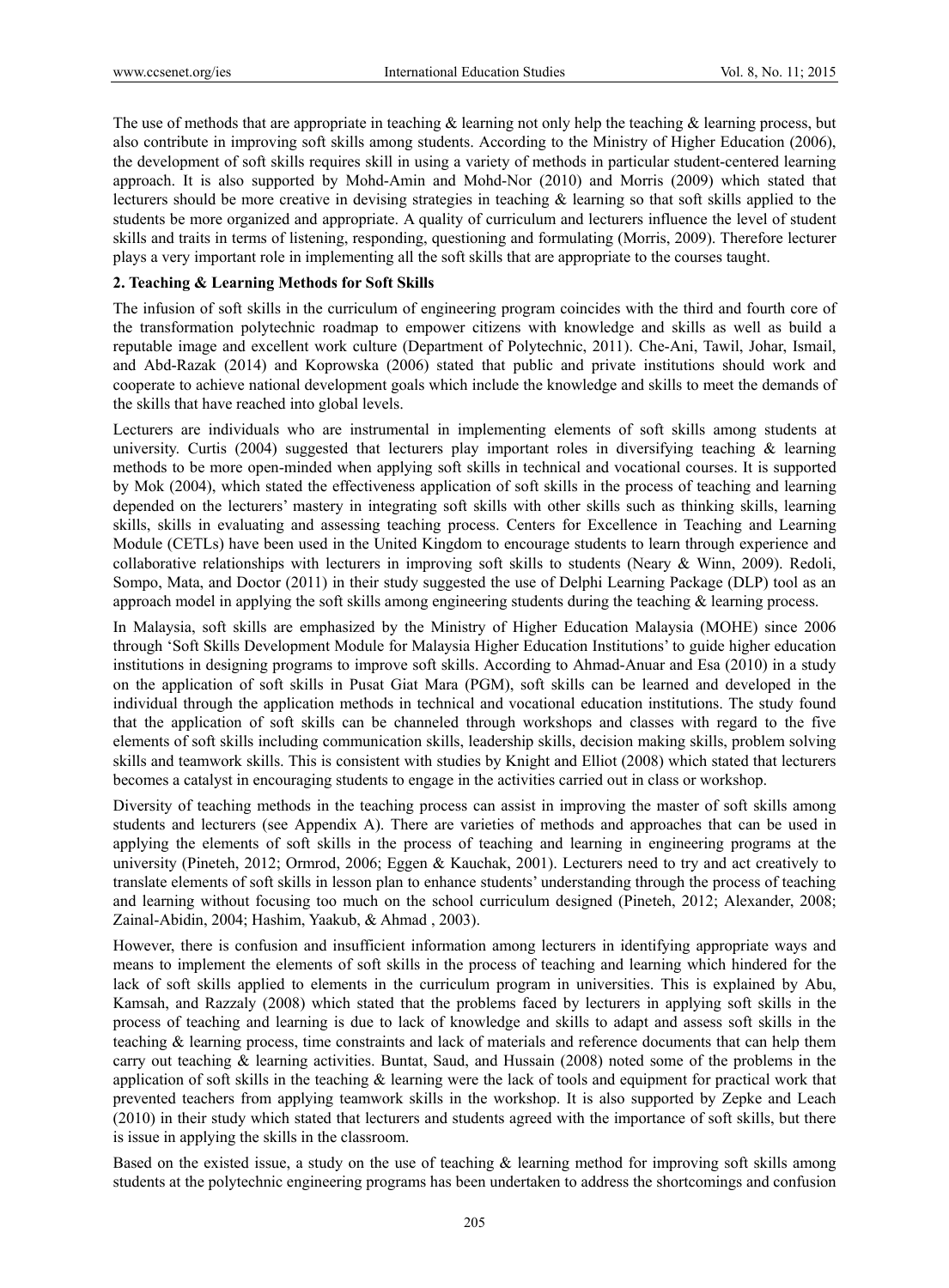in promoting the application of soft skills by students.

### **3. Objectives**

a) Study the relationship between teaching & learning methods used by lecturers with the elements of soft skills possessed by students.

b) Develop a model for teaching soft skills during teaching & learning process.

## **4. Method**

This study used a descriptive survey method which aimed to engage 488 engineering students and 322 lecturers of engineering courses from six selected polytechnics. The participants were selected randomly from polytechnics representing north, central, south, east and east coast Malaysia. The study involves seven elements of soft skills: communication skills, teamwork skills, problem solving skills, leadership skills, life-long learning and information management, entrepreneurship skills and professional and moral ethics. These skills are reviewed together with the current needs of graduates in enhancing their employability as stated in the graduates' tracer study 2011. Data from the questionnaires were analyzed by inferential statistics using SPSS 20.0. Interviews were conducted and analyzed manually as secondary data to support the questionnaires. By using Delphi Learning Package (DLP) tool, a model in applying soft skills among engineering students were developed at the end of this research.

### **5. Results and Discussion**

### *5.1 The Relationship between Teaching & Learning Methods and Soft Skills*

To determine the relationship between teaching & learning method used by lecturers with elements of soft skills possessed by students, Pearson correlation test was used. There is null hypothesis,

H: There is no relationship between the level of application of soft skills among students and teaching  $\&$ learning methods used in the polytechnics.

Table 1. Pearson correlation test between the teaching & learning methods used and level of soft skills

|                               | Soft skills | Teaching & learning method |
|-------------------------------|-------------|----------------------------|
| Soft skills                   | 1.000       | 0.049                      |
| Teaching $&$ learning methods | 0.049       | 1 000                      |

Table 1 shows the data analysis for the relationship between methods of teaching & learning with soft skills. Pearson correlation test results conducted for respondents show the results of the test is 0.049. Then the null hypothesis is rejected, there is a relationship between the level of application of soft skills among students and teaching & learning methods used in polytechnics. The analysis of interview transcripts found that lecturers used various methods to encourage the application of soft skills among students.

"for me, the method is very effective... practical... because... we can understand what we do actually... compare to the lecture method... we just learn theory"

## (Respondent III)

"more or less ... erm... we apply 50% in class, for example we give arr ... a task. They got information from outside ... or at least in the polytechnic ... for example through the department ... through LI unit, counseling unit. Ok. So the application in terms of communication 50% ... erm… during industry practice"

#### (Respondents VI)

"now more lecturers used outcome based education... when the outcome based education rather... erm... arr... not only one party... meaning two way communication. So if two way communications, many students... many lecturers use these techniques in outcome based education. For example... erm... presentation then peer assessment, discussion... video conference... erm... which has live... erm… real live communication... for example... if a student ... applies what the lecturer may ask... erm... in terms of their learning... he not only listen, they do also interact in class... erm ... such as doing something to better understand... mind mapping... in their class in the form of group and that they do brain storming, for mind mapping, presentation... like that..."

(Respondents VII)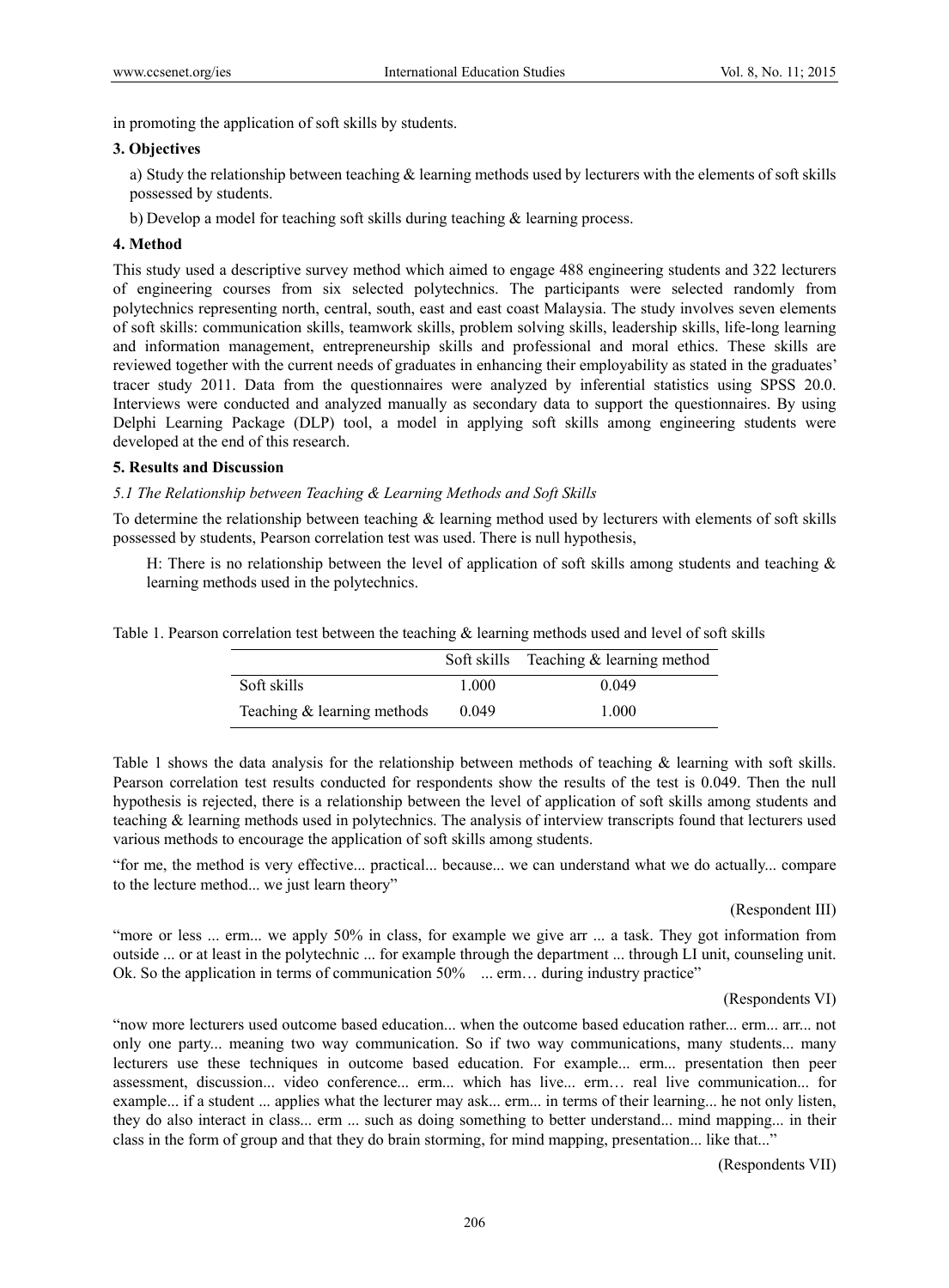Finding shows majority of respondents agreed that teaching & learning methods used by lecturers during the process of teaching and learning was effective in encouraging students to apply soft skills in facing the working environment. However, the study found a significant relationship is weak and this is evident when the level of application of soft skills among students was still at low level even though lecturers used various methods of teaching & learning. Variations are required in the use of teaching & learning conducted by lecturers as described by Curtis (2004), lecturers need to be more open minded in diversifying the methods of teaching & learning when applying soft skills in technical and vocational courses. The findings also support the view issued by Mok (2004) which stated that the effective application of soft skills in the process of teaching and learning rely on the control of lecturers integration of soft skills with other skills such as thinking skills, learning skills, skills in evaluating and assessing teaching.

Respondents also indicated the effectiveness of the application of soft skills among students depended on the seriousness of students and the expertise of lecturers during the process of teaching and learning carried out as described by Nachiappan, Kamaruddin, Abd-Shukor, Jantan, Mustapha, and Hamzah (2009) that process of teaching and learning affects the application of soft skills among students. This data supports the view by Hashim et al. (2003), which stated that in cooperative learning, methods used can help in improving interpersonal skills among students. Through cooperative learning, students do not only need to complete the tasks assigned by the teacher, but also serves as a member of the group who leads, make decisions and deal with conflict. Based on the findings, there are several other factors that should be taken into account in increasing the level of soft skills among students apart from focusing on teaching & learning methods.

## *5.2 Application of Soft Skills Model for the Engineering Program*

Based on the analysis of the first research question, researchers have developed a model of soft skills that can be applied during the process of teaching and learning for the engineering programs at the polytechnic. This soft skills model is produced based on the process of DLPT to suit the needs of engineering students as used by Redoli et al. (2011). By using SPSS, the reability value of this model is high with Alpha Cronbach value of 0.819  $(\alpha > 0.7)$ . Although seven elements of soft skills were studied, the results showed that only two soft skills can be applied effectively by lecturers in their teaching style. Figure 1 shows an application model of soft skills for the engineering programs at the polytechnic.



Figure 1. Soft skills' teaching method model (SoSTeM)

Based on Figure 2, there are five methods of effective teaching  $\&$  learning in increasing soft skills involving communication skills and problem solving skills. Although seven elements of soft skills were studied, the results showed that only two soft skills element can be applied effectively by lecturers. The use of lectures and project methods by the lecturers during the process of teaching and learning found to be effective in applying communication skills among students. This is in line with the statement by Pineteh (2012) which stated that the effectiveness use of the lecture method is able to attract students, and also can improve students' communication skills. SoSTeM model also shows that project methods suitable for encourage students to apply communication skills and problem solving skills. This model supports the statement by Nachiappan et al. (2009) and Mok (2004)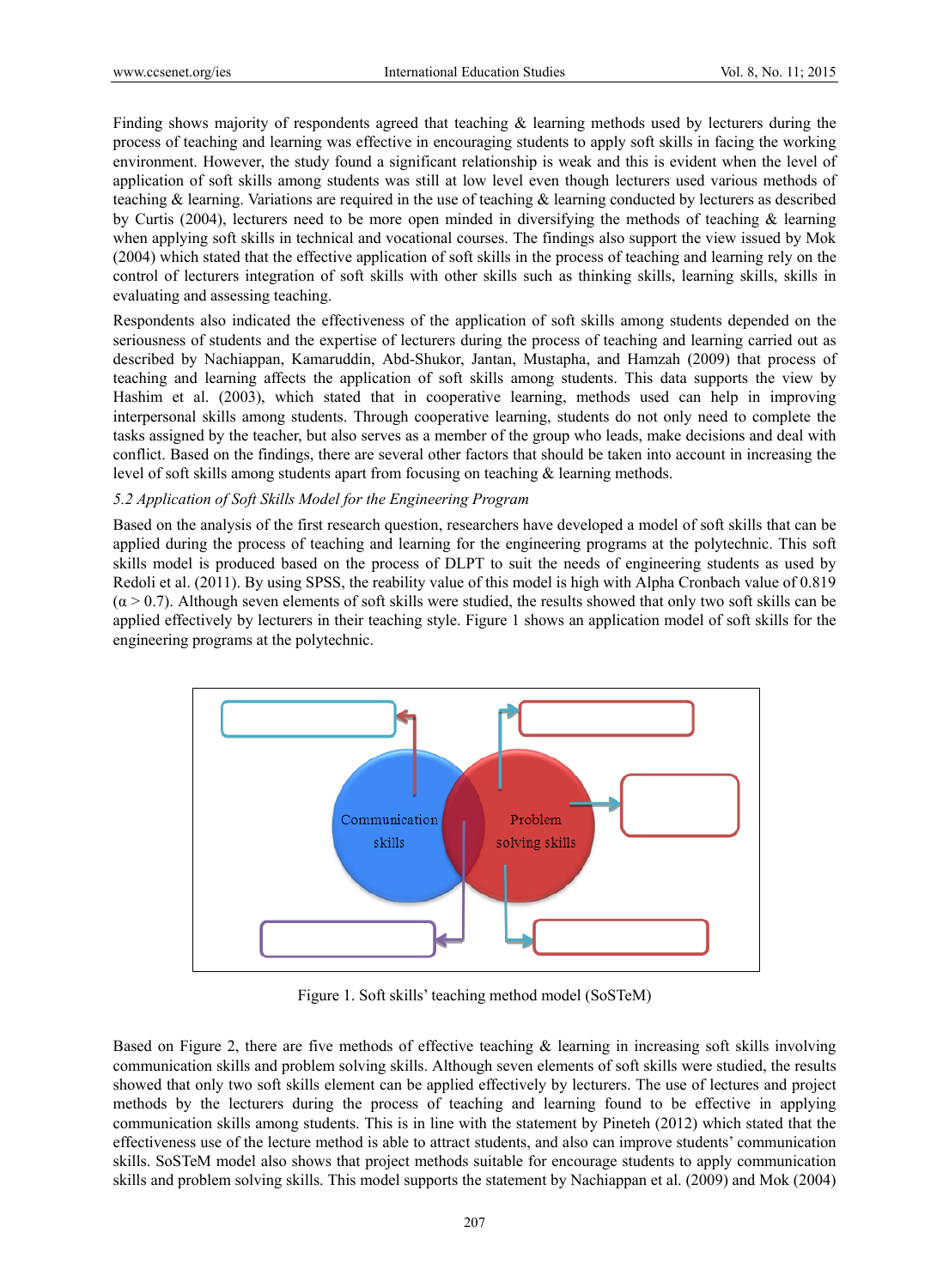which stated that the project methods encourages students to include the cognitive, affective and psychomotor domain and able to display their talents in a real situation.

Researchers conclude that practical methods, demonstration methods, interactive methods and project methods used by the lecturer during the process of teaching and learning were effective in applying problem solving skills to students. This is in line with a study conducted by Buntat et al. (2008) which stated that activities in laboratories and workshops at the polytechnic promote creative and problem-solving skills among students. According to Eggen and Kauchak (2001) in their book, demonstration method can focus students' attention to the process of teaching and learning conducted involving hearing, seeing, and trial and error, while interactive methods encourage students to foster critical and creative thinking, build confidence and encourage the sharing of views and fostering the spirit of cooperation among students as well. The use of a specific teaching  $\&$  learning method helps encourage students to apply soft skills and further enhance additional skills possessed by students.

## **6. Conclusion**

The application of soft skills among engineering students is one of the important elements in producing quality graduates and meeting the needs of the industry. Soft skills in the process of teaching and learning in engineering program at the polytechnic curriculum will not succeed without the cooperation of lecturers and students. Studies indicate that lecturers need to maintain good relationships with the students so that students will not feel abandoned during the teaching  $\&$  learning process. This study also suggests that lecturers should plan more class activities to increase the level of soft skills among students. Thus, it is indirectly helpful to lecturers to improve the application of soft skills among students. This study also found that there are a variety of methods and approaches that can be used in applying the elements of soft skills in the process of teaching and learning engineering programs at the polytechnic. It is hoped that this study can provide an insight into the polytechnic view to develop an appropriate curriculum in improving the soft skills of students in Malaysian polytechnics.

### **Acknowledgments**

A special gratitude to Universiti Tun Hussien Onn Malaysia and Centre of Research, Innovation, Commercialization & Consultancy Office (RICC) in aiding this research under the Fundamental Research Grant Scheme (FRGS Vot 1068).

#### **References**

- Abu, M. S., Kamsah, M. Z., & Razzaly, W. (2008). *Laporan kajian soal selidik penerapan kemahiran insaniah (KI) di kalangan pelajar dalam aktiviti P&P di Institut Pengajian Tinggi Awam*. Putrajaya: Jawatankuasa Penerapan Kemahiran Insaniah Kebangsaan.
- Ahmad-Anuar, A., & Esa, A. (2010). Penerapan kemahiran insaniah di Pusat Giat Mara (PGM): Satu analisis perbandingan. In A. Esa, & M. Z. Mustafa (Eds.), *Kemahiran insaniah: kajian di Institusi-institusi Pengajian Tinggi* (pp. 1-19). Batu Pahat: Penerbit UTHM.
- Alexander, R. (2008). Pedagogy, curriculum and culture. In K. Hall, P. Murphy, & J. Soler (Eds.), *Pedagogy and practice: Culture and identities* (pp. 3-27). London: Sage Publications Ltd.
- Buntat, Y., Saud, M. S., & Hussain, H. A. (2008). *Cabaran Politeknik Sultan Ahmad Shah (POLISAS) membangunkan modal insan sejajar dengan keperluan sektor industri*. 3rd International Conference on Education 2008.
- Che-Ani, A. I., Tawil, N. M., Johar, S., Ismail, K., & Abd-Razak, M. Z. (2014). Universiti Kebangsaan Malaysia Learning Contract Course: Experience and Performance of the First Cohort. *International Education Studies, 7*(2), 1-9. http://dx.doi.org/10.5539/ies.v7n2p1
- Curtis, D. D. (2004). International perspectives on generic skills. In J. Gibbs (Ed.), Generic skills in vocational education and training: research readings (pp. 19-37). Adelaide: NCVER Ltd.
- Eggen, P. D., & Kauchak, D. P. (2001). *Strategies for teacher: Teaching content and thinking skills*. New York: Allyn and Bacon.
- Hamzah, R., Bakar, A. R., & Kazilan, F. (2006). Pengintegrasian kemahiran employability dalam pembelajaran: Pandangan pengajar pusat latihan teknikal dan vokasional di Malaysia. *Prosiding seminar kebangsaan teknik dan vokasional* (pp. 278-283). Skudai: Penerbit UTM.
- Hashim, S., Yaakub, R., & Ahmad, M. Z. (2003). *Pedagogi: Strategi dan teknik mengajar dengan berkesan*. Bentong: PTS Publication & Distributor Sdn. Bhd.
- Kapsos, S. (2013). *Global Employment Trends for Youth*. Retrieved from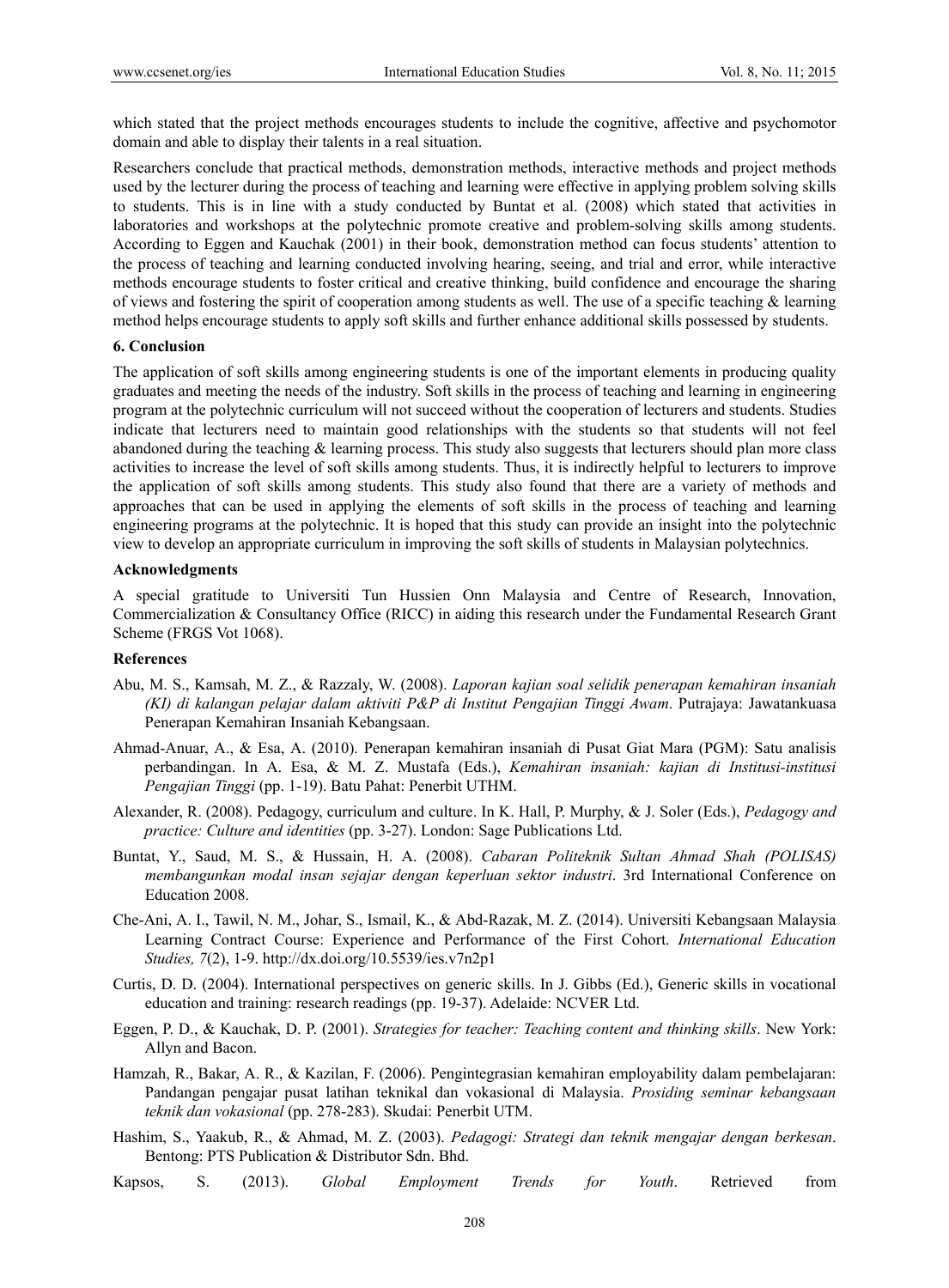http://www.ilo.org/public/libdoc/igo/2013/481543.pdf

- Knight, J. A., & Elliot, J. F. (2008). TVET teaching education: A vision beyond tradition. *Journal of Technical and Education Training, 1*, 73-83. Retrieved from http://penerbit.uthm.edu.my/ojs/index.php/JTET/article/ view/284/164
- Koprowska, J. (2006). *Communication and interpersonal skills in social work*. Exeter: Learning Matters Ltd.
- McIntosh, S. (2008). *Education and employment in OECD countries*. Paris: United Nations Educational, Scientific and Cultural Organization.
- Ministry Of Higher Education. (2006). *Modul pembangunan kemahiran insaniah (soft skills) untuk Instutusi Pengajian Tinggi Malaysia*. Serdang: Penerbit Universiti Putra Malaysia.
- Mohd-Amin, N. F., & Mohd-Nor, S. (2010). *Tinjauan terhadap guru di Sekolah Menengah Teknik Negeri Johor terhadap penerapan kemahiran generik dalam proses pengajaran dan pembelajaran mata pelajaran kejuruteraan* (pp. 1-8). Retrieved from http://eprints.utm.my/11167/
- Mok, S. S. (2004). *Pedagogi untuk kursus diploma perguruan semester 3*. Petaling Jaya: Kumpulan Budiman Sdn. Bhd.
- Morris, A. (2009). The stretched academy: The learning experience of mature students from under-represented groups. In L. Bell, H. Stevenson, & M. Neary (Eds.), *The future of higher education* (pp. 99-111). New York: Continuum International Publishing Group.
- Nachiappan, S., Kamaruddin, K., Abd-Shukor, A. A., Jantan, R., Mustapha, R., & Hamzah. (2009). *Pembelajaran dan perkembangan pelajar*. Shah Alam: Oxford Fajar Sdn. Bhd.
- Neary, M., & Winn, J. (2009). The student as producer: Reinventing the student experience in higher education. In L. Bell, H. Stevenson, & M. Neary (Eds.), *The future of higher education* (pp. 126-138). New York: Continuum International Publishing Group.
- Ormrod, J. E. (2006). *Educational Psychology: Developing Learner*. New Jersey: Pearson Education Inc.
- Pineteh, E. A. (2012). Using virtual interactions to enhance the teaching of communication skills to information technology students. *British Journal of Educational Technology, 43*(1), 85-96. http://dx.doi.org/10.1111/j.1467-8535.2011.01193.x
- Redoli, J., Mompo, R., Mata, D. D. L., & Doctor, M. (2011). DLP: A tool to develop technical & soft skills in engineering. *Computer Applications in Engineering Education, 21*(1), E51-E61. http://dx.doi.org/10.1002/cae.20572
- Wye, C. K., & Lim, Y. M. (2009). Perception Differential between Employers & Undergraduates on The Important of Employability Skills. *International Education Studies, 2*(1), 95-105. http://dx.doi.org/10.5539/ies.v2n1p95
- Zainal-Abidin, D. (2004). *7 formula individu cemerlang*. Bentong: PTS Publication & Distributors Sdn. Bhd.
- Zepke, N., & Leach, L. (2010). Beyond hard outcomes: 'soft' outcomes and engagement as student success. *Teaching in Higher Education, 15*(6), 661-673. http://dx.doi.org/10.1080/13562517.2010.522084